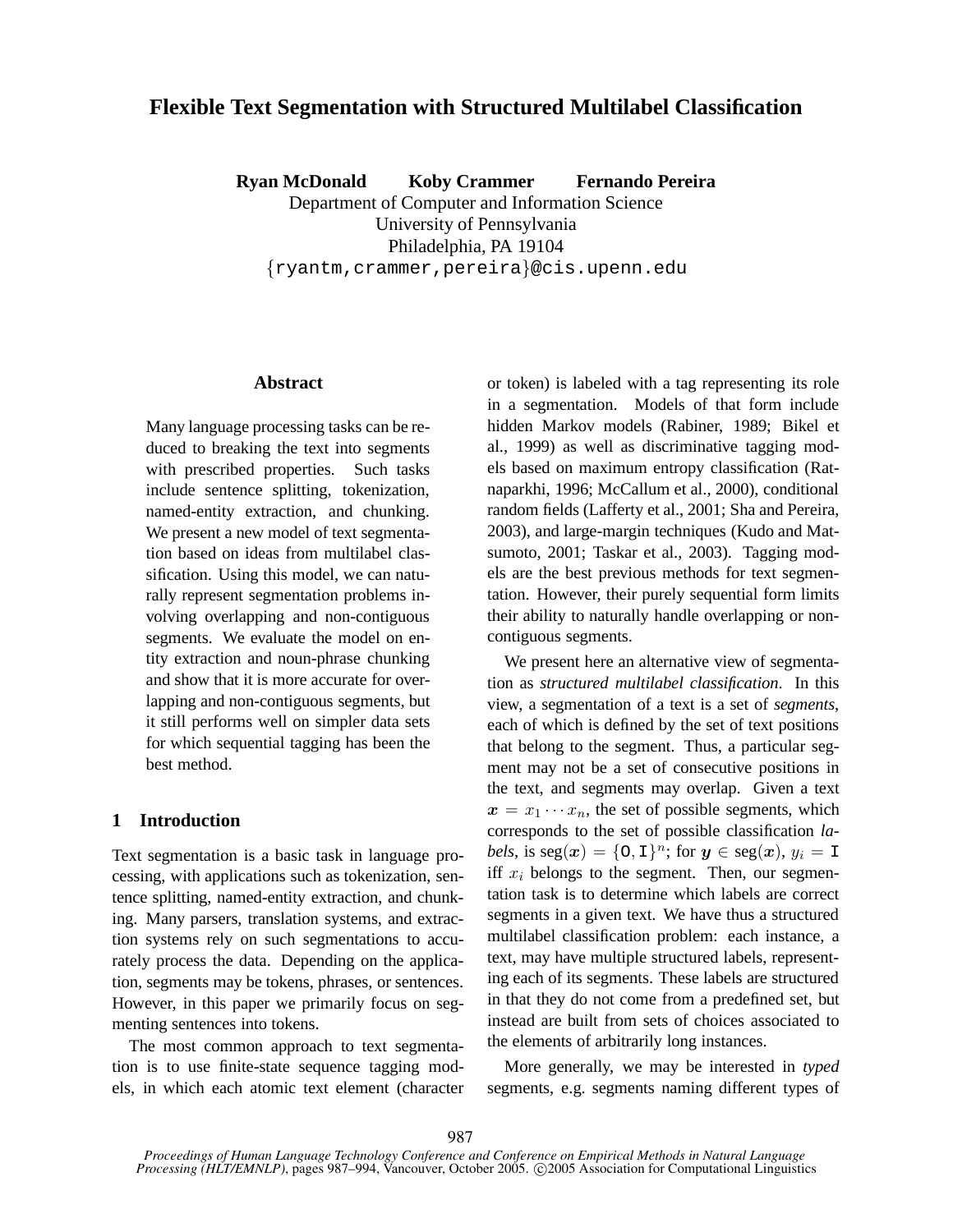entities. In that case, the set of segment labels is  $\text{seg}(\boldsymbol{x}) = T \times \{0, 1\}^n$ , where T is the set of segment types. Since the extension is straightforward, we frame the discussion in terms of untyped segments, and only discuss segment types as needed.

At first sight, it might appear that we have made the segmentation problem intractably harder by turning it into a classification problem with a number of labels exponential on the length of the instance. However, we can bound the number of labels under consideration and take advantage of the structure of labels to find the  $k$  most likely labels efficiently. This will allow us to exploit recent advances in online discriminative methods for multilabel classification and ranking (Crammer and Singer, 2002).

Though multilabel classification has been well studied (Schapire and Singer, 1999; Elisseeff and Weston, 2001), as far as we are aware, this is the first study involving structured labels.

## **2 Segmentation as Tagging**

The standard approach to text segmentation is to use tagging techniques with a BIO tag set. Elements in the input text are tagged with one of B for the beginning of a contiguous segment, I for the inside of a contiguous segment, or O for outside a segment. Thus, segments must be contiguous and nonoverlapping. For instance, consider the sentence *Estimated volume was a light 2.4 million ounces*. Figure 1a shows how this sentence would be labeled using the BIO tag set for the problem of identifying base NPs in text. Given a particular tagging for a sentence, it is trivial to find all the segments, those whose tag sequences are longest matches for the regular expression BI<sup>\*</sup>. For typed segments, the BIO tag set is easily augmented to indicate not only segment boundaries, but also the type of each segment. Figure 1b exemplifies the tags for the task of finding people and organizations in text.

Sequential tagging with the BIO tag set has proven quite accurate for shallow parsing and named entity extraction tasks (Kudo and Matsumoto, 2001; Sha and Pereira, 2003; Tjong Kim Sang and De Meulder, 2003). However, this approach can only identify non-overlapping, contiguous segments. This is sufficient for some applications, and in any case, most training data sets are annotated

without concern for overlapping or non-contiguous segments. However, there are instances in which sequential labeling techniques using the BIO label set will encounter problems.

Figure 2 shows two simple examples of segmentations involving overlapping, non-contiguous segments. In both cases, it is difficult to see how a sequential tagger could extract the segments correctly. It would be possible to grow the tag set to represent a bounded number of overlapping, noncontiguous segments by representing all possible combinations of segment membership over  $k$  overlapping segments, but this would require an arbitrary upper bound on  $k$  and would lead to models that generalize poorly and are expensive to train.

Dickinson and Meurers (2005) point out that, as language processing begins to tackle problems in free-word order languages and discourse analysis, annotating and extracting non-contiguous segmentations of text will become increasingly important. Though we focus primarily on entity extraction and NP chunking in this paper, there is no reason why ideas presented here could not be extended to managing other non-contiguous phenomena.

## **3 Structured Multilabel Classification**

As outlined in Section 1, we represent segmentation as multilabel classification, assigning to each text the set of segments it contains. Figure 3 shows the segments for the examples of Figure 2. Each segment is given by a  $O/I$  assignment to its words, indicating which words belong to the segment.

By representing the segmentation problems as multilabel classification, we have fundamentally changed the objective of our learning and inference algorithms. The sequential tagging formulation is aimed to learn and find the best possible tagging of a text. In multilabel classification, we train model parameters so that correct labels — that is, correct segments – receive higher score than all incorrect ones. Likewise, inference becomes the problem of finding the set of correct labels for a text, that is, the set of correct segments.

We now describe the learning problem using the decision-theoretic multilabel classification and ranking framework of Crammer and Singer (2002) and Crammer (2005) as our starting point. In Sec-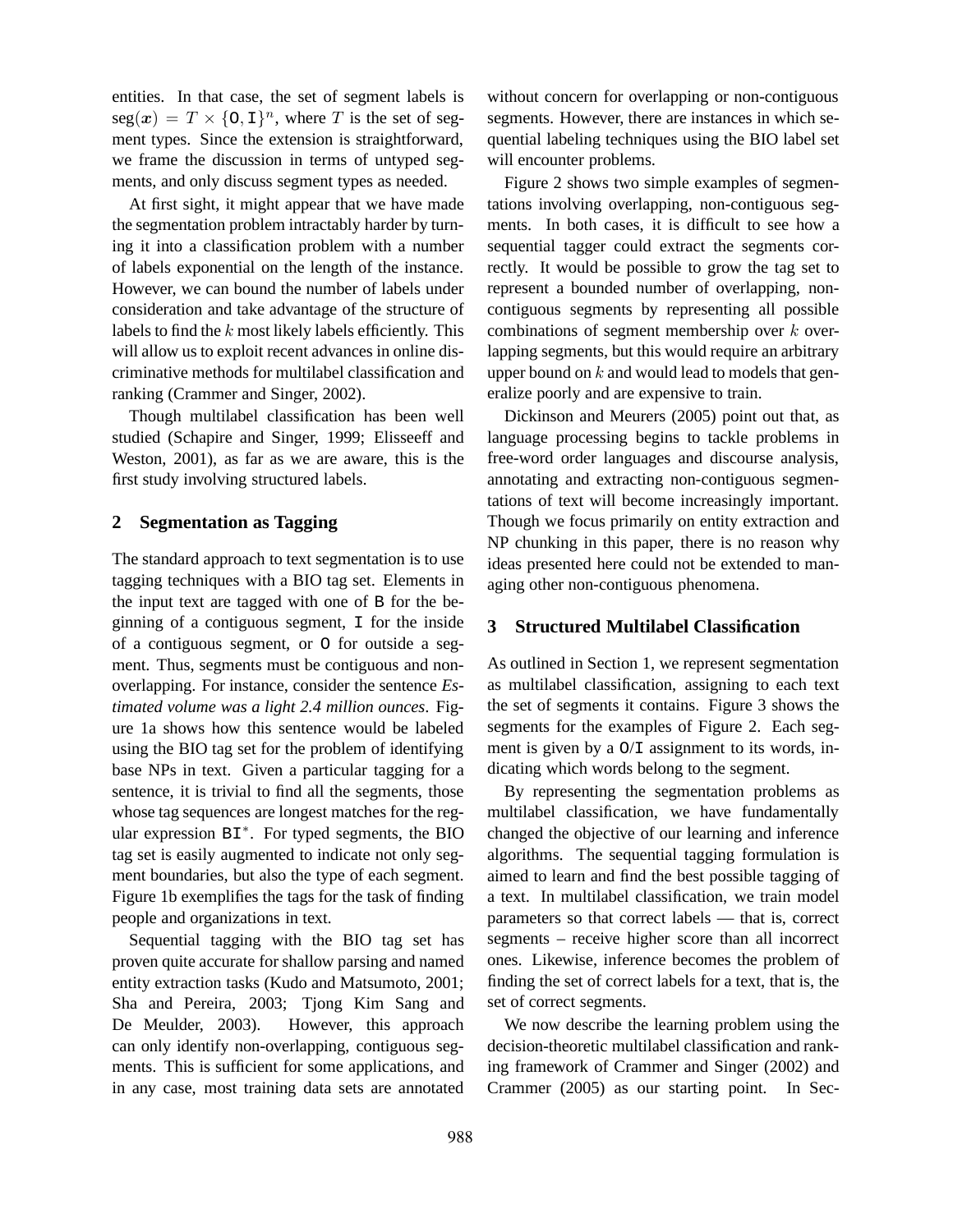```
a. Estimated volume was a light 2.4 million ounces .
    B I O B I I I I O
b. Bill Clinton and Microsoft founder Bill Gates met today for 20 minutes .
  B-PER I-PER O B-ORG O B-PER I-PER O O O O O O
```
Figure 1: Sequential labeling formulation of text segmentation using the BIO label set. a) NP-chunking tasks. b) Named-entity extraction task.

```
a) Today, Bill and Hilary Clinton traveled to Canada.
   - Person: Bill Clinton
   - Person: Hilary Clinton
b) ... purified bovine P450 11 beta / 18 / 19 - hydroxylase was ...
   - Enzyme: P450 11 beta-hydroxylase
   - Enzyme: P450 18-hydroxylase
   - Enzyme: P450 19-hydroxilase
```
Figure 2: Examples of overlapping and non-contiguous text segmentations.

tion 3.2, we describe a polynomial-time inference algorithm for finding up to k correct segments.

#### **3.1 Training Multilabel Classifiers**

Our model is based on a linear score  $s(x, y; w)$  for each segment  $y$  of text  $x$ , defined as

$$
s(\bm{x},\bm{y};\mathbf{w})=\mathbf{w}\cdot\mathbf{f}(\bm{x},\bm{y})
$$

where  $f(x, y)$  is a feature vector representation of the sentence-segment pair, and **w** is a vector of feature weights. For a given text x,  $\text{act}(x) \subseteq$  $seg(x)$  denotes the set of correct segments for x, and  $\text{best}_k(\boldsymbol{x}; \mathbf{w})$  denotes the set of k segments with highest score relative to the weight vector **w**. For learning, we use a training set  $\mathcal{T} = \{(\boldsymbol{x}_t, \operatorname{act}(\boldsymbol{x}_t))\}_{t=1}^{|\mathcal{T}|}$  of texts labeled with the correct segmentation.

We will discuss later the design of  $f(x, y)$  and an efficient algorithm for finding the  $k$  highest scoring segments (where  $k$  is sufficiently large to include all correct segments). In this section, we present a method for learning a weight vector **w** that seeks to score correct segments above all incorrect segments.

Crammer and Singer (2002), extended by Crammer (2005), provide online learning algorithms for multilabel classification and ranking that take one instance at a time, construct a set of scoring constraints for the instance, and adjust the weight vector to satisfy the constraints. The constraints enforce a *margin* between the scores of correct labels and those of incorrect labels. The benefits of largemargin learning are best known from SVMs (Cristianini and Shawe-Taylor, 2000; Schölkopf and

Training data: 
$$
\mathcal{T} = \{(\boldsymbol{x}_t, \operatorname{act}(\boldsymbol{x}_t))\}_{t=1}^{|\mathcal{T}|}
$$
\n1. 
$$
\mathbf{w}^{(0)} = 0; i = 0
$$
\n2. for  $n : 1..N$ \n3. for  $t : 1..|\mathcal{T}|$ \n4. 
$$
\mathbf{w}^{(i+1)} = \arg \min \mathbf{w} \left\| \mathbf{w} - \mathbf{w}^{(i)} \right\|^2
$$
\n
$$
\text{s.t. } s(\boldsymbol{x}_t, \boldsymbol{y}; \mathbf{w}) \geq s(\boldsymbol{x}_t, \boldsymbol{y}'; \mathbf{w}) + 1
$$
\n
$$
\forall \boldsymbol{y} \in \operatorname{act}(\boldsymbol{x}_t), \forall \boldsymbol{y}' \in \operatorname{best}_k(\boldsymbol{x}_t; \mathbf{w}^{(i)}) - \operatorname{act}(\boldsymbol{x}_t)
$$
\n6. 
$$
i = i + 1
$$
\n7. 
$$
\mathbf{w} = \mathbf{w}^{(N*|\mathcal{T}|)}
$$

Figure 4: A simplified version of the multilabel learning algorithm of Crammer and Singer (2002).

Smola, 2002), and are analyzed in detail by Crammer (2005) for online multilabel classification.

For segmentation, the number of possible labels (segments) is exponential on the length of the text. We make the problem tractable by including only the margin constraints between correct segments and at most  $k$  highest scoring incorrect segments. Figure  $4$ sketches an online learning algorithm for multilabel classification based on the work of Crammer (2005). In the algorithm,  $\mathbf{w}^{(i+1)}$  is the projection of  $\mathbf{w}^{(i)}$  onto the set of weight vectors such that the scores of correct segments are separated by a margin of at least 1 from the scores of incorrect segments among the k top-scoring segments. This update is *conservative* in that there is no weight change if the constraint set is already satisfied or empty; if some constraints are not satisfied, we make the smallest weight change that satisfies the constraints. Since, the objective is quadratic in **w** and the constraints are linear, the optimization problem can be solved by Hildreth's al-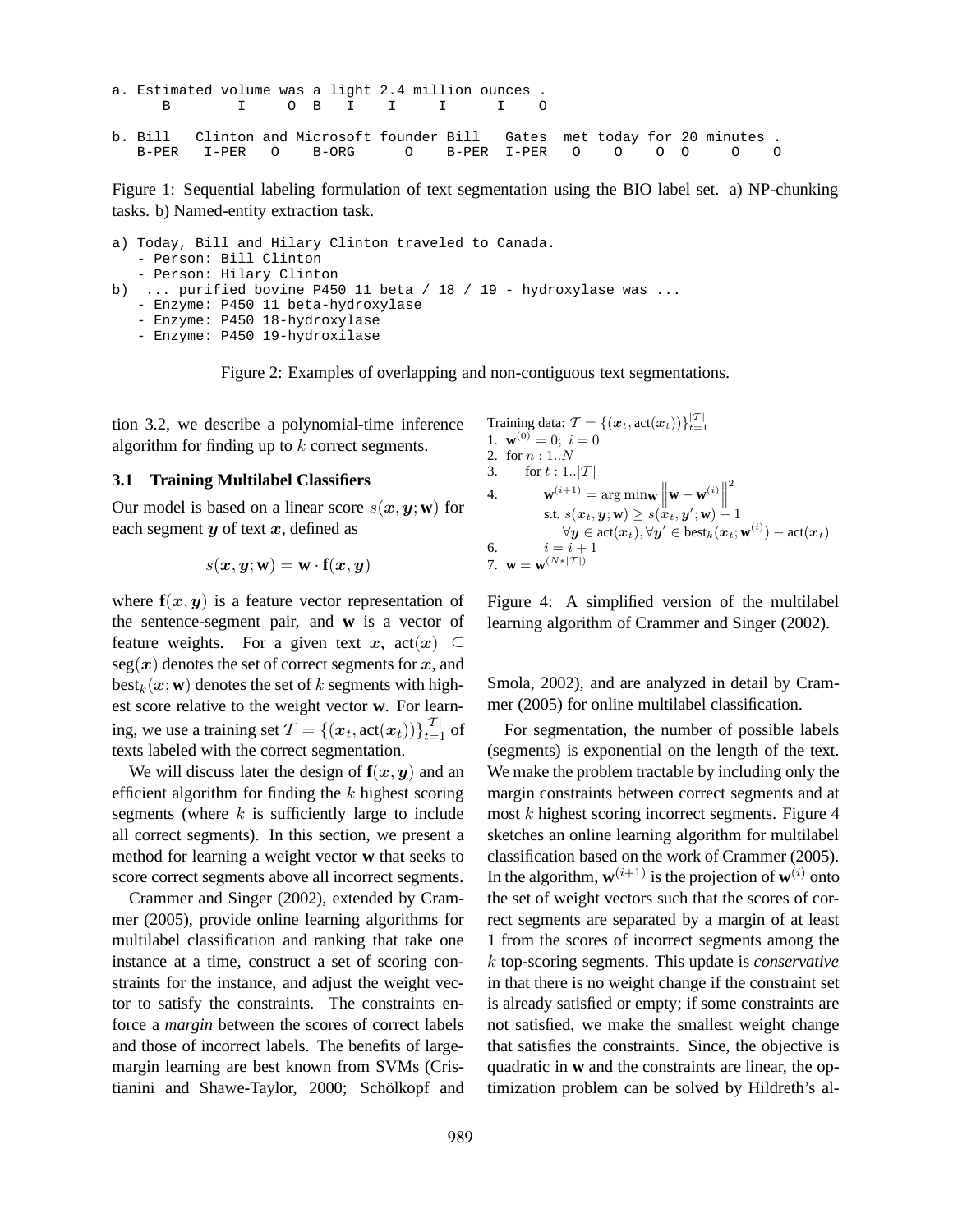| a) Today, Bill and Hilary Clinton traveled to Canada. |  |   |                                             |  |                         |  |  |  |  |    |  |             |                                                              |  |
|-------------------------------------------------------|--|---|---------------------------------------------|--|-------------------------|--|--|--|--|----|--|-------------|--------------------------------------------------------------|--|
|                                                       |  |   | $\begin{matrix} 0 & 0 & 1 & 0 \end{matrix}$ |  |                         |  |  |  |  |    |  |             |                                                              |  |
|                                                       |  |   |                                             |  | 0 0 0 0 1 1 1 0 0 0 0 0 |  |  |  |  |    |  |             |                                                              |  |
|                                                       |  |   |                                             |  |                         |  |  |  |  |    |  |             |                                                              |  |
|                                                       |  |   |                                             |  |                         |  |  |  |  |    |  |             | b)  purified bovine P450 11 beta / 18 / 19 - hydroxylase was |  |
|                                                       |  |   | 0 I I I O O O O I                           |  |                         |  |  |  |  |    |  |             |                                                              |  |
|                                                       |  | O | O I O O O I O O I                           |  |                         |  |  |  |  |    |  | $\mathbf I$ |                                                              |  |
|                                                       |  |   | 0 I 0 0 0 0 0                               |  |                         |  |  |  |  | II |  |             | $\mathsf{T}$                                                 |  |
|                                                       |  |   |                                             |  |                         |  |  |  |  |    |  |             |                                                              |  |

Figure 3: Correct segments for two examples.

gorithm (Censor and Zenios, 1997).

Using standard arguments for linear classifiers (add constant feature, rescale weights) and the fact that all the correct scores in line 4 of Figure 4 are required to be above all the incorrect scores in the top  $k$ , that line can be replaced by

$$
\mathbf{w}^{(i+1)} = \arg\min_{\mathbf{w}} \left\| \mathbf{w} - \mathbf{w}^{(i)} \right\|^2
$$
  
s.t.  $s(\mathbf{x}_t, \mathbf{y}; \mathbf{w}) \ge 1$  and  $s(\mathbf{x}_t, \mathbf{y}'; \mathbf{w}) \le -1$   
 $\forall \mathbf{y} \in \text{act}(\mathbf{x}_t), \forall \mathbf{y'} \in \text{best}_k(\mathbf{x}_t; \mathbf{w}^{(i)}) - \text{act}(\mathbf{x}_t)$ 

If  $v$  is the number of correct segments for  $x$ , this transformation replaces  $O(kv)$  constraints with  $O(k + v)$  constraints: segment scores are compared to a single positive or negative threshold rather then to each other. At test time, we find the segments with positive score by finding the  $k$  highest scoring segments and discarding those with a negative score.

#### **3.2 Inference**

During learning and at test time we require a method for finding the  $k$  highest scoring segments. At test time, we predict as correct all the segments with positive score in the top  $k$ . In this section we give an algorithm that calculates this precisely.

For inference, tagging models typically use the Viterbi algorithm (Rabiner, 1989). The algorithm is given by the following standard recurrences:

$$
S[i, t] = \max_{t'} s(t', t, i) + S[i - 1, t']
$$
  

$$
B[i, t] = \arg \max_{t'} s(t', t, i) + S[i - 1, t']
$$

with appropriate initial conditions, where  $s(t', t, i)$ is the score for going from tag  $t'$  at  $i - 1$  to tag t at *i*. The dynamic programming table  $S[i, t]$  stores the score of the best tag sequence ending at position i with tag t, and  $B[i, t]$  is a back-pointer to the previous tag in the best sequence ending at  $i$  with t, which allows us to reconstruct the best sequence. The Viterbi algorithm has easy k-best extensions.

We could find the  $k$  highest scoring segments using Viterbi. However, for the case of non-contiguous segments, we would like to represent higher-order dependencies that are difficult to model in Viterbi. In particular, in Figure 3b we definitely want a feature bridging the gap between *Bill* and *Clinton*, which could not be captured with a standard first-order model. But moving to higher-order models would require adding dimensions to the dynamic programming tables  $S$  and  $B$ , with corresponding multipliers to the complexity of inference.

To represent dependencies between noncontiguous text positions, for any given segment  $y = y_1 \cdots y_n$ , let  $i(y) = 0i_1 \cdots i_m(n+1)$  be the increasing sequence of indices  $i_j$  such that  $y_{i_j} = I$ , padded for convenience with the dummy first index 0 and last index  $n + 1$ . Also for convenience, set  $x_0 = -s$ - and  $x_{n+1} = -e$ - for fixed start and end markers. Then, we restrict ourselves to feature functions  $f(x, y)$  that factor relative to the input as

$$
\mathbf{f}(\boldsymbol{x}, \boldsymbol{y}) = \sum_{j=1}^{|i(\boldsymbol{y})|} \mathbf{g}(i(\boldsymbol{y})_{j-1}, i(\boldsymbol{y})_j)
$$
(1)

where  $i(y)_j$  is the  $j^{th}$  integer in  $i(y)$  and **g** is a feature function depending on arbitrary properties of the input relative to the indices  $i(y)_{j-1}$  and  $i(y)_j$ .

Applying (1) to the segment *Bill Clinton* in Figure 3, its score would be

$$
\mathbf{w} \cdot [\mathbf{g}(0,3) + \mathbf{g}(3,6) + \mathbf{g}(6,11)]
$$

This feature representation allows us to include dependencies between non-contiguous segment positions, as well as dependencies on any properties of the input, including properties of skipped positions.

We now define the following dynamic program

$$
S[i] = \max_{j < i} S[j] + \mathbf{w} \cdot \mathbf{g}(j, i)
$$
  

$$
B[i] = \arg \max_{j < i} S[j] + \mathbf{w} \cdot \mathbf{g}(j, i)
$$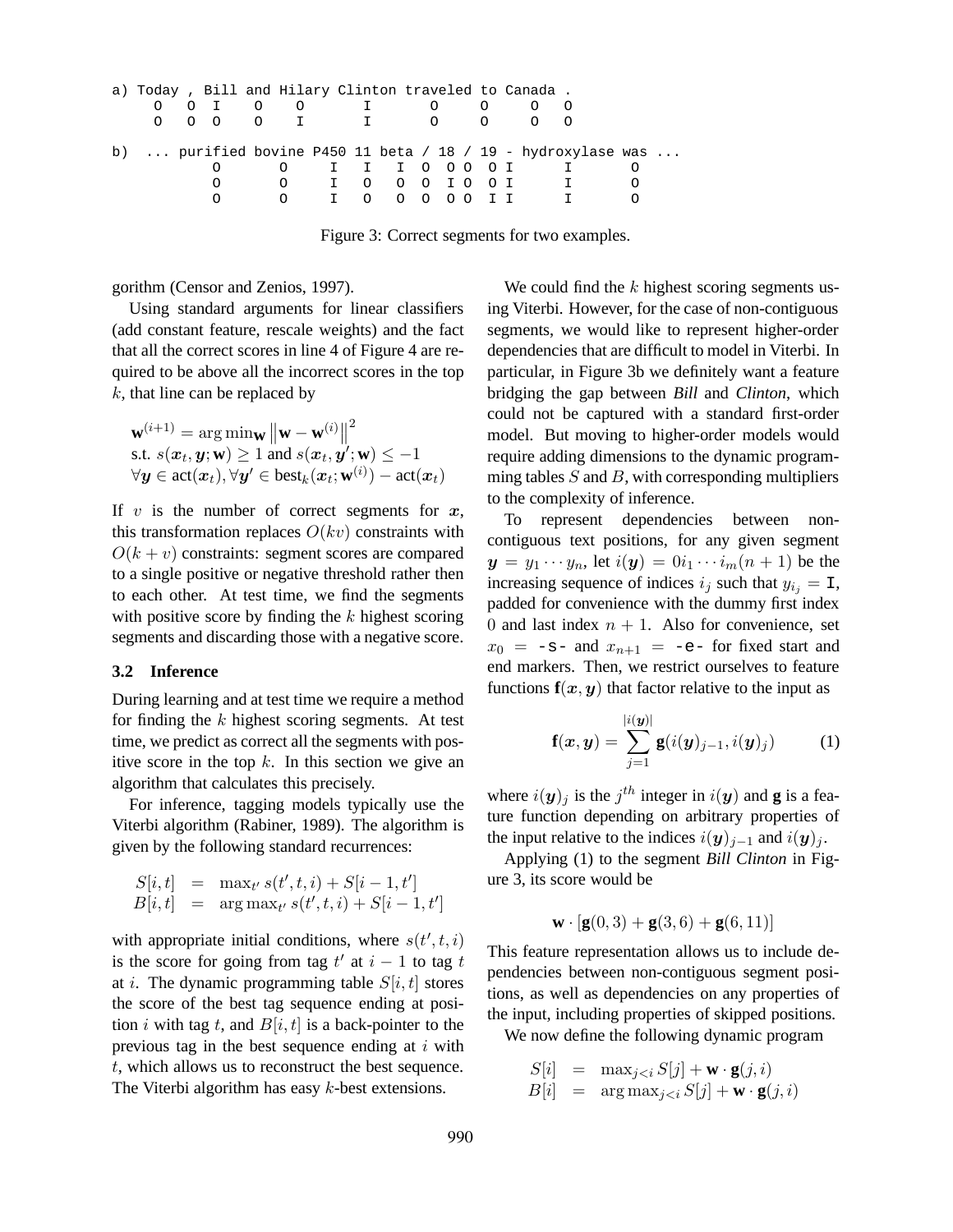These recurrences compute the score  $S[i]$  of the best partial segment ending at  $i$  as the sum of the maximum score of a partial segment ending at position  $j < i$ , and the score of skipping from j to i. The back-pointer table  $B$  allows us to reconstruct the sequence of positions included in the segment.

Clearly, this program requires  $O(n^2)$  time for a text of length  $n$ . Furthermore we can easily augment this algorithm in the standard fashion to find the  $k$ best segments, and multiple segment types, resulting in a runtime of  $O(n^2kT)$ , where T is the number of types.  $O(n^2kT)$  is not ideal, but is still practical since in this work we are segmenting sentences. If we can bound the largest gap in any non-contiguous segment by a constant  $q \ll n$ , then the runtime can be improved to  $O(nqkT)$ . This runtime does not compare favorably to the standard Viterbi algorithm that runs in  $O(nT^2)$ , especially for large k. However, we found that for even large k we could still train large models in a matter of hours and test on unseen data in a few minutes.

#### **3.2.1 Restrictions**

Often a segmentation task or data set will restrict particular kinds of segments. For instance, it may be the case that a data set does not have any overlapping or non-contiguous segments. Embedded segmentations – those in which one segment's tokens are a subset of another's – is also a phenomenon that sometimes does not occur.

It is easy to restrict the inference algorithm to disallow such segments if they are unnecessary. For example, if two segments overlap or are embedded, the inference algorithm can just return the highest scoring one. Or it can simply ignore all non-contiguous segments if it is known that they do not occur in the data. In Section 4 we will augment the inference algorithm accordingly for each data set.

#### **3.3 Feature Representation**

We now discuss the design of the feature function for two consecutive segment positions  $g(j, i)$ , where  $j < i$ . We build individual binary-valued features from predicates over the input, for instance, the identities of words in the sentence at particular positions relative to  $i$  and  $j$ . The selection of predicates varies by task, and we provide specific predicate sets in Section 4 for various data sets. In this section,

we use for illustration word-pair identity predicates such as  $x_i =$  Bill  $\& x_i =$  Clinton.

For sequential tagging models, predicates are combined with the set of states (or tags) to create a feature representation. For our model, we define the following possible states:

start 
$$
\equiv j = 0
$$
  
\nend  $\equiv i = n + 1$   
\nnext  $\equiv j = i - 1$   
\nskip  $\equiv j < i - 1$ 

For example, the following features would be on for  $\mathbf{g}(0,3)^1$  and  $\mathbf{g}(3,6)$ , respectively, in Figure 3a:

$$
x_j = -\mathbf{s} - \& x_i = \text{Bill} \& \text{start}
$$

$$
x_j = \text{Bill} \& x_i = \text{Clienton} \& \text{skip}
$$

These features indicate a predicate's role in the segment: at the beginning, at the end, over contiguous segment words or skipping over some words. All features can be augmented to indicate specific segment types for multi-type segmentation tasks. No matter what the task, we always add predicates that represent ranges of the distance  $i-j$ , as well as what words or part-of-speech tags occur between the two words. For instance, **g**(3, 6) might contain

$$
word-in-between = and & skip
$$

These features are designed to identify common characteristics of non-contiguous segments such as the presence of conjunctions or punctuation in skipped portions. Although we have considered only binary features here, the model in principle allows arbitrary real-valued feature.

### **3.4 Summary**

We presented a method for text segmentation that equates the problem to structured multilabel classification where each label corresponds to a segment. We showed that learning and inference can be managed tractably in the formulation by efficiently finding the  $k$  highest scoring segments through a dynamic programming algorithm that factors the structure of each segment. The only concern is that  $k$ must be large enough to include all correct segments,

<sup>&</sup>lt;sup>1</sup>Note that "skip" is not on for  $\mathbf{g}(0, 3)$  even though  $j < i-1$ . Start and end states override other states.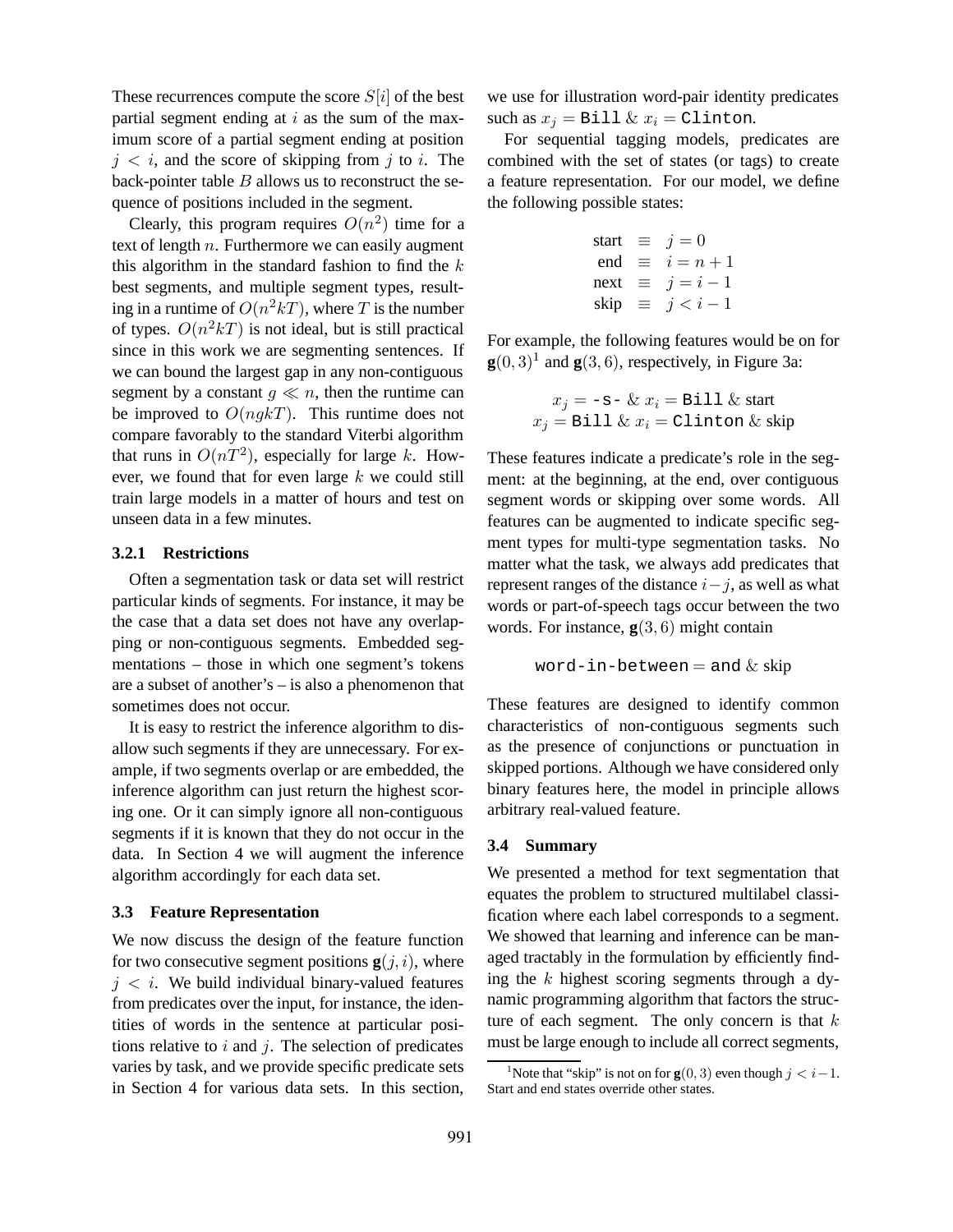which we will discuss further in Section 4. This method naturally models all possible segmentations including those with overlapping or non-contiguous segments. Out approach can be seen as multilabel variant of the work of McDonald et al. (2004), which creates a set of constraints to separate the score of the single correct output from the  $k$  highest scoring outputs with an appropriate large margin.

## **4 Experiments**

We now describe a set of experiments on named entity and base NP segmentation. For these experiments, we set  $k = n$ , where *n* is the length of the sentence. This represents a reasonable upper bound on the number of entities or chunks in a sentence and results in a time complexity of  $O(n^3T)$ .

We compare our methods with both the averaged perceptron (Collins, 2002) and conditional random fields (Lafferty et al., 2001) using identical predicate sets. Though all systems use identical predicates, the actual features of the systems are different due to the fundamental differences between the multilabel classification and sequential tagging models.

### **4.1 Standard data sets**

Our first experiments are standard named entity and base NP data sets with no overlapping, embedded or non-contiguous segments. These experiments will show that, for simple segmentations, our model is competitive with sequential tagging models.

For the named entity experiments we used the CoNLL 2003 (Tjong Kim Sang and De Meulder, 2003) data with people, organizations, locations and miscellaneous entities. We used standard predicates based on word, POS and orthographic information over a previous to next word window. For the NP chunking experiments we used the standard CoNLL 2000 data set (Kudo and Matsumoto, 2001; Sha and Pereira, 2003) using the predicate set defined by Sha and Pereira (2003).

The first three rows of Table 1 compare the multilabel classification approach to standard sequential classifiers. As one might expect, the performance of the multilabel classification method is below that of the sequential tagging methods. This is because those methods model contiguous segments well without the need for thresholds or  $k$ -best inference. In addition, the multilabel method shows significantly higher precision then recall. One possible reason for this is that during the course of learning, the model will see many segments that are *nearly* correct, e.g., segments that overlap correct segments and differ by a single token. As a result, the model learns to score all segments containing even a small amount of negative evidence as invalid in order to ensure that these nearly correct segments have a sufficiently low score.

One way to alleviate this problem is to restrict the inference algorithm to not return any overlapping, non-contiguous or embedded segmentations as discussed in Section 3.2.1, since this data set does not contain segments of this kind. This way, the learning stage only updates the parameters when a *nearly* correct segment actually out scores the correct one. The results of this system are shown in row 4 of Table 1. We can see that this change did lead to a more balanced precision/recall, however it is clear that more investigation is required.

### **4.2 Chemical substance extraction**

The second set of experiments involves extracting chemical substance names from MEDLINE abstracts that relevant to the inhibition of the enzyme CYP450 (PennBioIE, 2005). We focus on abstracts that have at least one overlapping or non-contiguous annotation. This data set contains 6164 annotated chemical substances, including 6% that are both overlapping and non-contiguous. Figure 3b is an example from the corpus. We use identical predicates to the named entity experiments in Section 4.1. Though the data does contain overlapping and noncontiguous segments, it does not contain embedded segments. Results are shown in Table 2 using 10 fold cross validation. The sequential tagging models were trained using only sentences with no overlapping or non-contiguous entities. We found this provided the best performance. Row 4 of Table 2 shows the multilabel approach with the inference algorithm restricted to not allow embedded segments.

We can see that our method does significantly better on this data set (up to a 26% reduction in error). It is also apparent that the model is picking up some overlapping and non-contiguous entities (see Table 2). However, the models performance on these kinds of entities is lower than overall performance.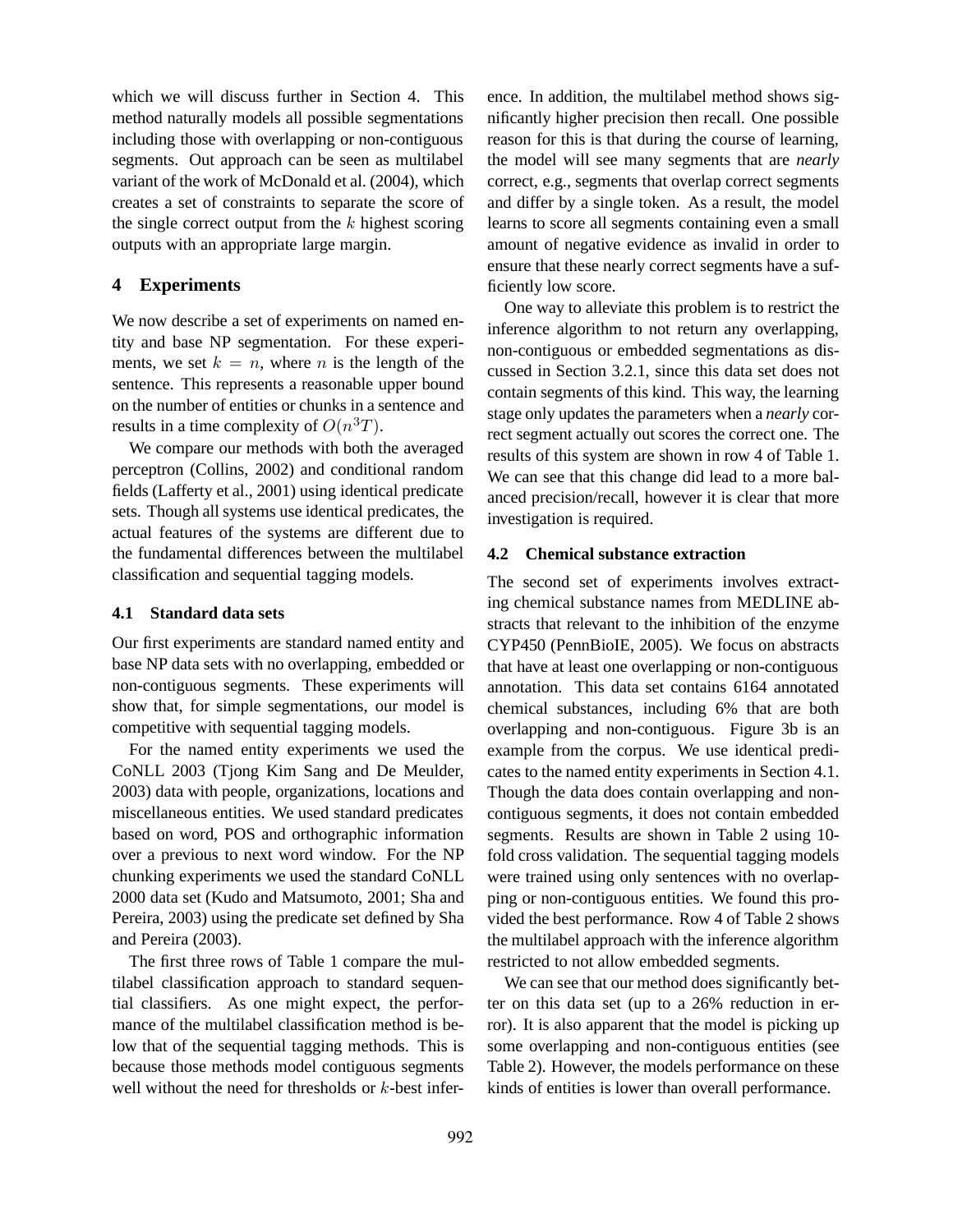|                              | a. Named-Entity Extraction |               |                  | b. NP-chunking   |               |                  |
|------------------------------|----------------------------|---------------|------------------|------------------|---------------|------------------|
|                              | <b>Precision</b>           | <b>Recall</b> | <b>F-measure</b> | <b>Precision</b> | <b>Recall</b> | <b>F-measure</b> |
| Avg. Perceptron              | 82.46                      | 83.14         | 82.80            | 94.22            | 93.88         | 94.05            |
| <b>CRFs</b>                  | 83.36                      | 83.57         | 83.47            | 94.57            | 94.00         | 94.29            |
| Multilabel                   | 92.47                      | 74.19         | 82.33            | 94.65            | 92.28         | 93.45            |
| Multilabel with Restrictions | 91.08                      | 76.68         | 83.26            | 94.10            | 93.70         | 93.90            |

Table 1: Results for named-entity extraction and NP-chunking on data sets with only non-overlapping and contiguous segments annotated.

|                              |                  |               | <b>Chem Substance Extraction - A</b> | <b>Chem Substance Extraction - B</b> |        |                  |  |  |
|------------------------------|------------------|---------------|--------------------------------------|--------------------------------------|--------|------------------|--|--|
|                              | <b>Precision</b> | <b>Recall</b> | <b>F-measure</b>                     | <b>Precision</b>                     | Recall | <b>F-measure</b> |  |  |
| Avg. Perceptron              | 82.98            | 79.40         | 81.15                                | 1.0                                  | 0.0    | 0.0              |  |  |
| <b>CRFs</b>                  | 85.85            | 79.06         | 82.31                                | $1.0\,$                              | 0.0    | 0.0              |  |  |
| Multilabel                   | 88.24            | 80.84         | 84.38                                | 62.56                                | 33.67  | 43.78            |  |  |
| Multilabel with Restrictions | 88.55            | 84.59         | 86.53                                | 72.58                                | 45.92  | 56.25            |  |  |

Table 2: Results for chemical substance extraction. Table A is for all entities in the data set and Table B is only for those entities that are overlapping and non-contiguous.

#### **4.3 Tuning Precision and Recall**

The learning algorithm in Section 3.1 seeks a separator through the origin, though, our experimental results suggest that this tends to favor precision at the expense of recall. However, at test time we can use a separation threshold different from zero. This parameter allows us to trade off precision against recall, and could be tuned on held-out data.

Figure 5 plots precision, recall and f-measure against the threshold for the basic multilabel model on the chemical substance, NP chunking and person entity extraction data sets. These plots clearly show what is expected: higher thresholds give higher precision, and lower thresholds give higher recall. In these data sets at least, a zero threshold is almost always near optimal, though sometimes we would benefit from a slightly lower threshold.

## **5 Discussion**

We have presented a method for text segmentation that is base on discriminatively learning structured multilabel classifications. The benefits include

- Competitive performance with sequential tagging models.
- Flexible modeling of complex segmentations, including overlapping, embedded and noncontiguous segments.
- Adjustable precision-recall trade off.

However, there is a computation cost for our models. For a text of length  $n$ , training and testing require

 $O(n^3T)$  time, where T is the number of segment types. Fortunately, this still results in training times on the order of hours.

Our approach is related to the work of Bockhorst and Craven (2004). In this work, a conditional random field model is trained to allow for overlapping segments with an  $O(n^2)$  inference algorithm. The model is applied to biological sequence modeling with promising results. However, our approaches differ in two major respects. First, their model is probabilistic, and trained to maximize segmentation likelihood, while our model is trained to maximize margin. Second, our method allows for noncontiguous segments, at the cost of a slower  $O(n^3)$ inference algorithm.

In further work, the classification threshold should also be learned to achieve the desired balance between precision and recall. It would also be useful to investigate methods for combining these models with standard sequential tagging models to get top performance on simple segmentations as well as on overlapping or non-contiguous ones.

A broader area of investigation are other problems in language processing that can benefit from structured multilabel classification, e.g., ambiguities in language often result in multiple acceptable parses for sentences. It may be possible to extend the algorithms presented here to learn to distinguish all acceptable parses from unacceptable ones instead of just finding a single parse when many are valid.